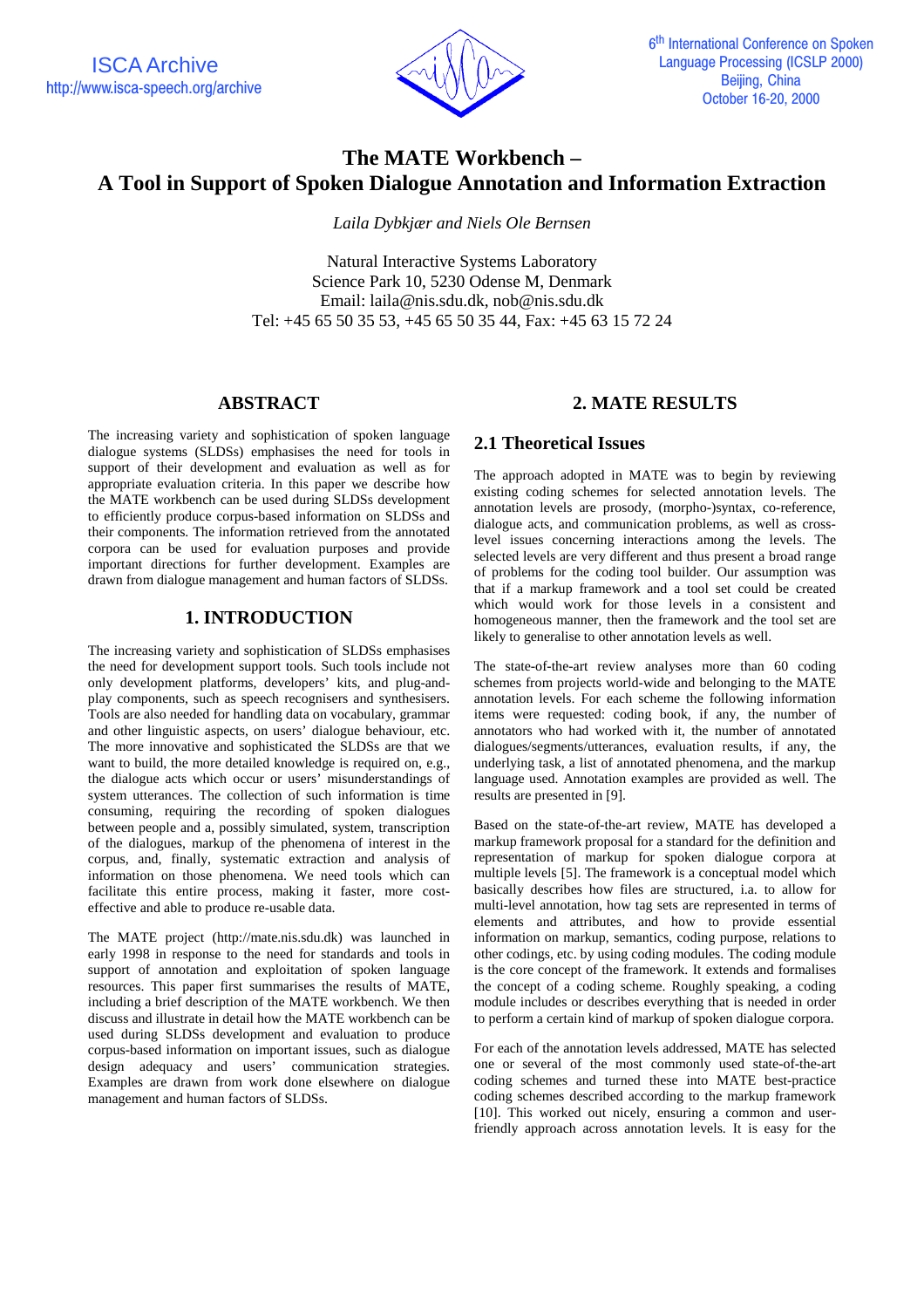annotator to work on multiple coding schemes and/or levels, because use of the same set of software tools is facilitated and the same interface look-and-feel provided independently of the annotation level in question.

#### **2.2 The MATE Workbench**

Along with the theoretical work, a workbench has been developed which supports the MATE markup framework and all coding schemes expressed in terms of the framework. The MATE workbench is easy to use, enables annotation, information extraction including statistics, and import from, and export to, different file formats. The workbench is implemented in Java to make it platform-independent. The workbench has a modular architecture which facilitates updates and addition of new tools and annotation schemes by its users. XML is used for the internal coding file representation. The source code of the workbench is available under an open source license, see http://mate.nis.sdu.dk where also a discussion forum has been started with the aim of addressing identified problems and pointing to additions made by individual workbench users and which may be of benefit to other users. The MATE developers continue to add and improve functionality as reflected in the currently most recent version available at the MATE web site.

To provide input to the workbench specification, a number of existing annotation tools were analysed, such as the Alembic workbench and Nb (for both, see [8]). Moreover, the MATE markup framework and the analysis, adaptation and inclusion in the workbench of existing state-of-the-art coding schemes have served as sources of input to workbench functionality and usability design and development. At the time of writing, the following functionalities are available in the MATE workbench:

The MATE best practice coding modules are included as examples which means that there is immediate support for coding at five annotation levels.

There is no transcription module in the workbench. However, a converter from Transcriber format (http://www.etca.fr/CTA/gip/Projets/Transcriber/) to MATE format enables transcriptions made using Transcriber to be annotated using the MATE workbench.

A coding module editor enables users to add new coding modules for already existing levels as well as for new levels (including the transcription level).

Style sheets are used for the visual presentation of corpora which are being annotated using a particular coding module. Phenomena of interest in the corpus may be shown in, e.g., a certain colour or in boxes. Style sheets can be edited and new ones created using the MATE workbench.

During annotation, an audio tool enables users to listen to speech files and have them displayed as a waveform.

Import of files from XLabels and BAS Partitur to XML format is supported. Other converters can easily be added. Export to file formats other than XML can be achieved by using style sheets. For example, information extracted by the query tool may be exported to HTML to serve as input to a browser.

The workbench enables information extraction of any kind from annotated corpora. Query results are shown as sets of references to the queried corpus. Extraction of statistical information from corpora, such as the number of marked-up nouns, is also supported. Computation of important reliability measures, such as kappa values, is enabled.

On the usability side it has been a priority to achieve ease of use. This is why, for instance, the coding module editor has been added. It helps the user to specify the markup declaration for a new coding module almost without requiring any knowledge of the underlying XML representation. The coding module editor automatically generates a DTD which is then used internally by the workbench. Unfortunately, the MATE markup framework has not yet been fully exploited as an intermediate layer between user interface and internal representation. Thus, the underlying XML format has not been entirely hidden from the coding module editor's interface. Peculiarities of, and lack of flexibility in, XML have been allowed to unduly influence the way the user must specify the markup declaration. It is on our action list to solve this problem.

In spite of the above, the coding module editor actually works quite well from a usability point of view. The real usability problem in the workbench is the creation of new coding visualisations. Writing the style sheets actually requires programming skills because no editor is provided. The user must edit the raw style sheet code (or write new code). It is high on our wishlist to enable users to easily define new visualisations.

#### **3. DEVELOPMENT AND EVALUATION USING THE MATE WORKBENCH**

During SLDSs development, even of simple systems, many different issues must be considered and evaluated in some way. Quite often, corpora are collected to help the development of the system proceed in the right direction. This happens throughout the development process. At the very beginning, transcribed human-human dialogues may provide useful input to the system design. Later on, e.g., Wizard-of-Oz corpus data and field test corpus data may be used to evaluate and guide development, or data from controlled user tests may be used to decide if the system conforms to the specifications. At any stage during development, corpus data are being used for a wide variety of development and evaluation purposes, depending on, i.a., the particular SLDSs aspect or module that is being addressed. For instance, corpus data may be used for training and testing of the speech recogniser, or corpus data may be used to decide which vocabulary and grammars to include in the system and to test their coverage, etc.

In recent years, increasing attention has been paid to SLDSs aspects such as dialogue management and human factors. It has become clear that corpus data can provide much valuable information on the adequacy of the interaction design. In the EU DISC project on best practice in the development and evaluation of SLDSs (http://www.disc2.dk), we have proposed that the overall design goals for creating appropriate dialogue managers and usable interactive walk-up-and-use SLDSs may be systematically pursued by focusing on two comprehensive sets of best practice dialogue manager issues and usability issues, respectively. When developing a dialogue manager, for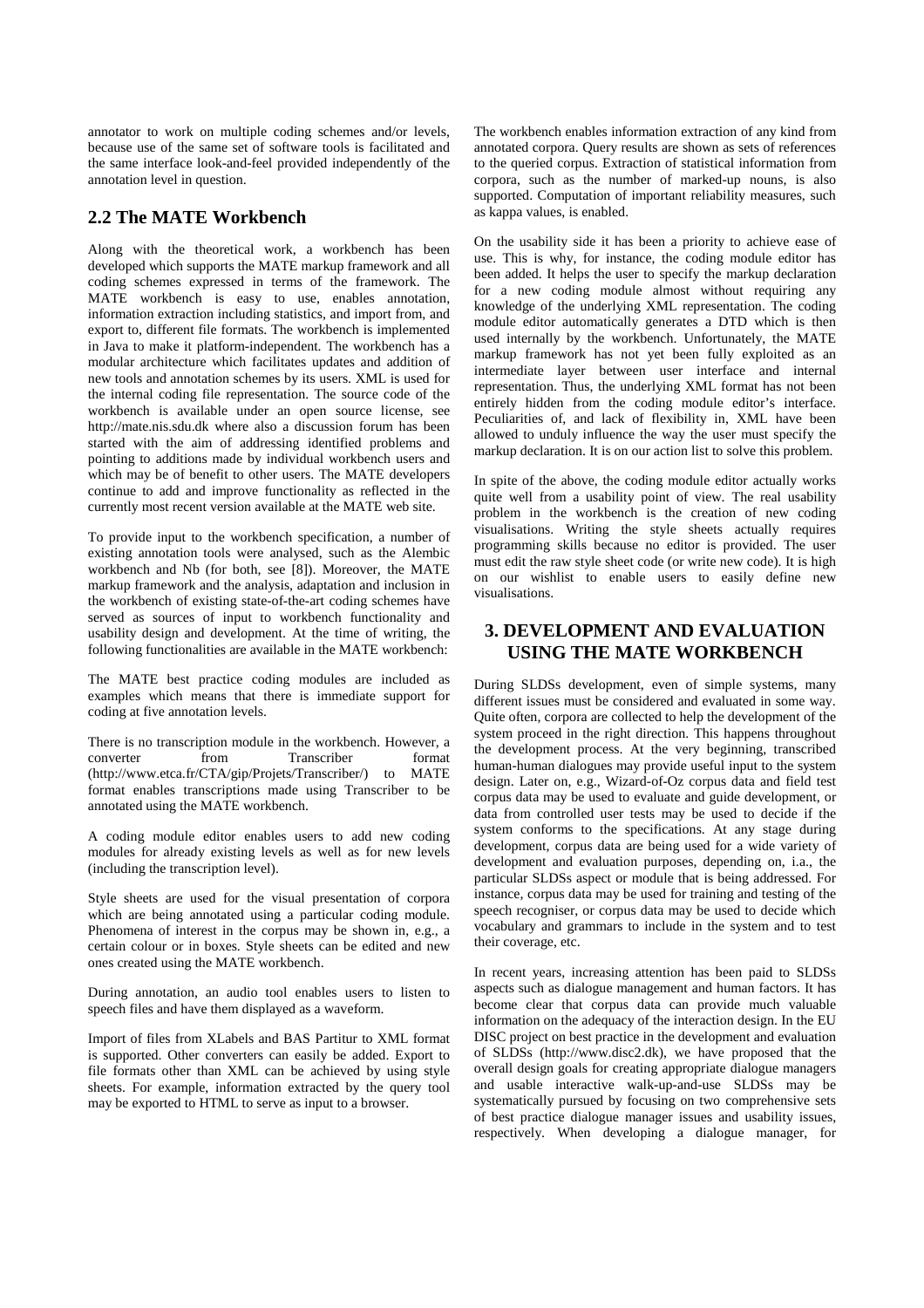instance, the developer should decide whether or not the dialogue manager should provide top-down support for input language processing. If the answer is 'yes', then dialogue manager optimisation must take that issue into account. Thus, each relevant best practice issue provides a focal point for optimising the dialogue manager during development and evaluation. To do a complete evaluation of the dialogue manager, the developers must apply evaluation criteria which correspond to all the relevant issues [2, 3]. A similarly comprehensive set of issues and evaluation criteria for human factors in SLDSs are presented in [4, 6].

Many of the evaluation criteria which we have identified for dialogue management and human factors are to be applied to data extracted from annotated corpora. One of the best practice coding modules in the MATE workbench is a coding module for the markup of human-machine spoken communication problems. This coding module enables markup of data that are relevant to the evaluation of a range of human factors and dialogue management issues. It was developed to support the design of co-operative system utterances in spoken humanmachine dialogue. It is based on 24 guidelines for co-operative human-machine spoken dialogue which were developed from a set of simulated human-machine dialogues and which include and extend Grice's co-operativity maxims [7]. Eleven of the 24 guidelines are generic ones which express what to do or take into account when communicating co-operatively. The 13 specific guidelines are each subsumed by one of the generic guidelines, explain how to do something expressed by the generic guideline, and are specifically aimed at system design ([1], cf. Figure 1). The coding scheme based on those guidelines has later been successfully tested on other spoken humanmachine corpora. However, as this was all done manually and without the help of any tools for annotation and information extraction, the coding and extraction process was very timeconsuming and yielded annotated data which were ill-suited for re-use by others. The MATE workbench is changing all that.

We have not yet had the opportunity to use the MATE workbench for marking up communication problems during "real" SLDSs development and evaluation. Thus far, we have only coded communication problems in test dialogues followed by information extraction. The workbench has performed well in these tests. Figure 1 shows a screen shot of the workbench during markup of communication problems. The dialogue is shown in the upper left-hand pane. The guidelines for cooperative dialogue are shown in abbreviated form in the upper right-hand pane. Types of violations of the guidelines are incrementally added in the lower right-hand pane. This pane is empty when annotation starts. The blue markup in the dialogue refers to the types of violations described in this pane and the violations themselves refer to the guidelines. The lower lefthand pane contains annotator's notes. Again, this pane is empty when annotation starts. Notes can be added whenever the annotator needs to add some kind of explanation of, e.g., why something went wrong in a dialogue so as to cause a communication problem.

An interesting next step is to build on the evaluation criteria that were systematically developed in DISC, in order to create new coding modules which can be included in the MATE workbench and distributed for general use. This would help promote best practice in SLDSs evaluation and facilitate the exploitation of collected human-machine spoken dialogue corpora. Coding modules can be added or modified via the coding module editor shown in Figure 2.

|                  | Communication Problems                                                                                                                                                                                                                                                                                                                                                                                                                                                                                                                                                                                                          |                                              |                                                                                                                               | <b>REE</b>                                                                                                                                                                                                                                                                                                                                                                                                                                                                                                                                                                                                                               |  |
|------------------|---------------------------------------------------------------------------------------------------------------------------------------------------------------------------------------------------------------------------------------------------------------------------------------------------------------------------------------------------------------------------------------------------------------------------------------------------------------------------------------------------------------------------------------------------------------------------------------------------------------------------------|----------------------------------------------|-------------------------------------------------------------------------------------------------------------------------------|------------------------------------------------------------------------------------------------------------------------------------------------------------------------------------------------------------------------------------------------------------------------------------------------------------------------------------------------------------------------------------------------------------------------------------------------------------------------------------------------------------------------------------------------------------------------------------------------------------------------------------------|--|
|                  | <b>File Calif Tarada Heltz</b>                                                                                                                                                                                                                                                                                                                                                                                                                                                                                                                                                                                                  |                                              |                                                                                                                               |                                                                                                                                                                                                                                                                                                                                                                                                                                                                                                                                                                                                                                          |  |
| u<br>33          | Communication Problems: conserobe_865TE-draingue<br>welcome to tripe 87 version 3 point 3<br>musklits dat.<br>fwill it<br>N<br>show no ornas of payment<br>(learwhere are the besis)                                                                                                                                                                                                                                                                                                                                                                                                                                            | MI<br>504-1<br>$505 - 1$<br>$907 - 1$<br>542 | 441,618<br>1009<br><b>DO18</b><br>504<br>ises.<br><b>DO</b> <sub>11</sub><br>SOR<br>807<br><b>DOTE</b><br>500<br>0013<br>\$04 | wa mitoù<br>De proterly<br>Highlight assnmenting.<br>State your capabilities.<br>State hinwits interact<br>29 Aware studer balliground knowledge.<br>To people of color reforement.<br>Adspitz nowces and experis.<br>Be sente sfuner repectations.<br>Cover the dumain.<br>Exable meta-conmunication.<br>Exable syddem repair.                                                                                                                                                                                                                                                                                                          |  |
| <b>JET</b><br>校正 | <b>Acki How Hotel</b><br>We do nothine the grashics part of the dialogue. Thus there<br>mas be instructans and feedback on the screen which we do<br>est know about. Moreover, vel-don't know for sure what the<br>intended user process and which additional information<br>material users have access to. The markup of communicate<br>problems in made exclusively at the basis of the speech par<br>of the dialogue.<br>Preliably a mop is displayed on the screen providing the<br>necessary feedback. If this is the case there is no existent of<br>bod.<br>this matches which of the feat trucks the mechanics gaing to |                                              | <b>ISO2-2</b><br><b>SC4-1</b><br>508-8<br><b>ISCT-R</b>                                                                       | etc.). The attention should be reflected basic at the year in the fill<br>response to reassure them that two are keep controlly<br>understood.<br>If in usually not a good idea to use contrivenies in foothack.<br>situations because it does suffercome clear machi-what two<br>nystem in talking about.<br>There is appairely as spectrustration of what the suders used<br>and career da.<br>No instructions are pravided to the user on how to interact with<br>the nectors.<br>The aten'ts accurred to know how to use the system - there is<br>to offer of more detailed information for the user should this all<br>be the case. |  |

Figure 1. Markup of communication problems using the MATE workbench. s is system, u is user, N is note, GG is generic guideline, SG is specific guideline.